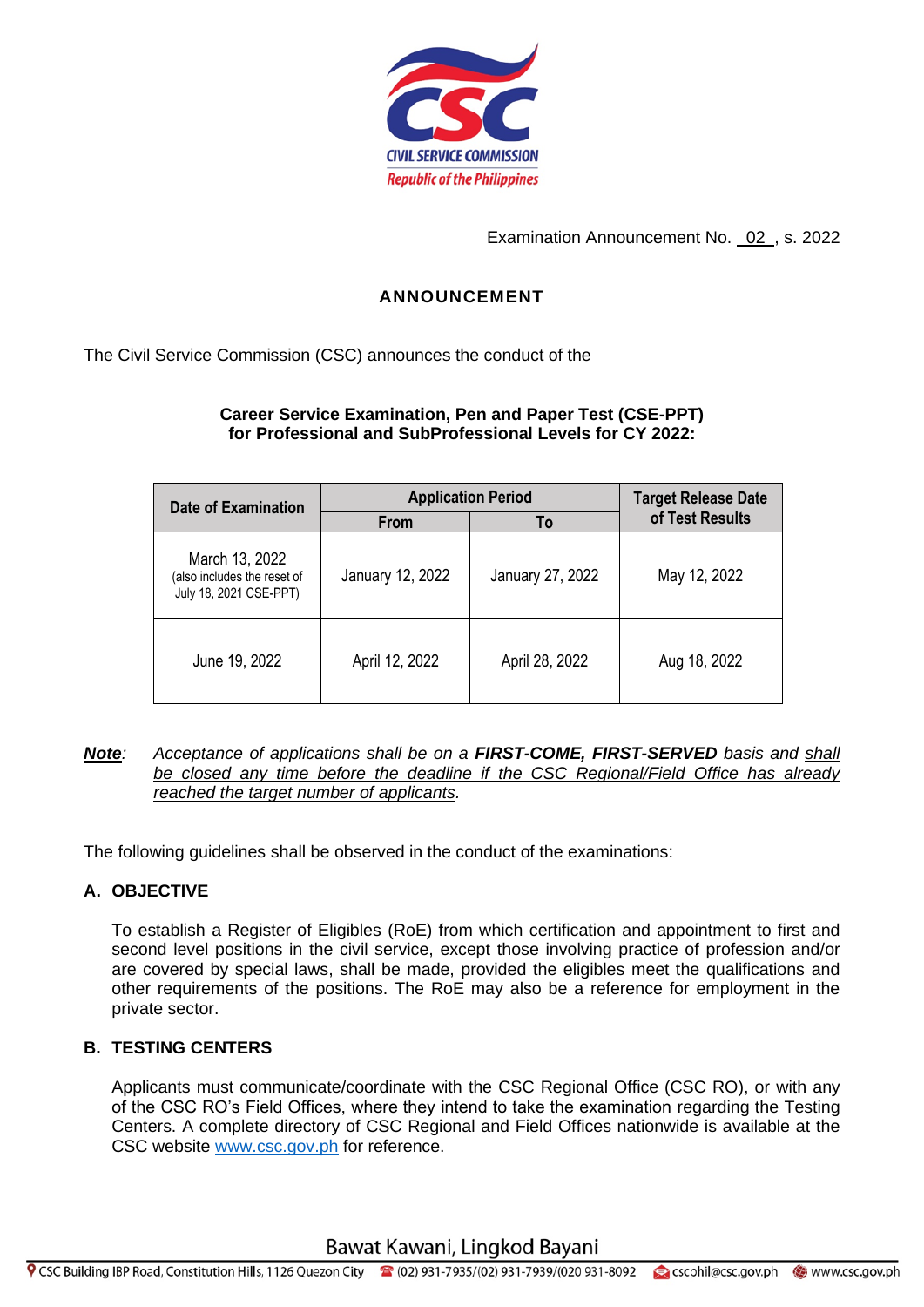## **C. QUALIFICATION / ADMISSION REQUIREMENTS**

All applicants must strictly meet the following qualification requirements:

- 1. Filipino citizen;
- 2. At least 18 years old on the date of filing of application;
- 3. Of good moral character;
- 4. Has not been convicted by final judgment of an offense or crime involving moral turpitude, or disgraceful or immoral conduct, dishonesty, examination irregularity, drunkenness, or addiction to drugs;
- 5. Has not been dishonorably discharged from military service, or dismissed for cause from any civilian position in the government; and
- 6. Has not taken the same level of Career Service Examination, either through PPT or CSC Computerized Examination (CSC COMEX), within three months before the date of examination:

| <b>Date of Examination</b> | 3-month Prohibition Period on Taking the Same<br>Level of Examination (PPT, or CSC COMEX) |  |
|----------------------------|-------------------------------------------------------------------------------------------|--|
| March 13, 2022             | December 13, 2021 to March 12, 2022                                                       |  |
| June 19, 2022              | March 19, 2022 to June 18, 2022                                                           |  |

- *Note: a) Approval of applications may be recalled any time upon discovery of applicant's disqualification, for which the examination fees paid shall be forfeited.*
	- *b) Applicants holding dual citizenship under R.A. 9225 (Citizenship Retention and Reacquisition Act of 2003) may apply for and take the examination upon presentation of original, and submission of a copy of, certification of retention/re-acquisition of Philippine Citizenship (Identification Certificate) from the Bureau of Immigration, and meeting of all the other admission and application requirements for the examination.*
	- *c) Applicants with pending administrative or criminal cases may take the examination and shall be conferred the eligibility if they successfully pass the same. However, this is without prejudice to the outcome of their pending cases. If they are found guilty, their eligibility shall be forfeited based on the penalties stated in the decision and under existing Civil Service Law and rules [e.g. Section 57 (a) of the 2017 Rules on Administrative Cases in the Civil Service].*
	- *d) The Bar examination given by the Supreme Court of the Philippines and the Board examinations given by the Professional Regulation Commission are declared civil service examinations under Republic Act (RA) No. 1080. Accordingly, and under CSC Resolution No. 90-1212, the passers are automatically considered as civil service eligibles. Along this line, based on RA No. 10635, passers of the examination for marine deck and engine officers given by the Maritime Industry Authority are considered as falling under the contemplation of RA No. 1080. Thus, they may opt not to take the corresponding examination anymore.*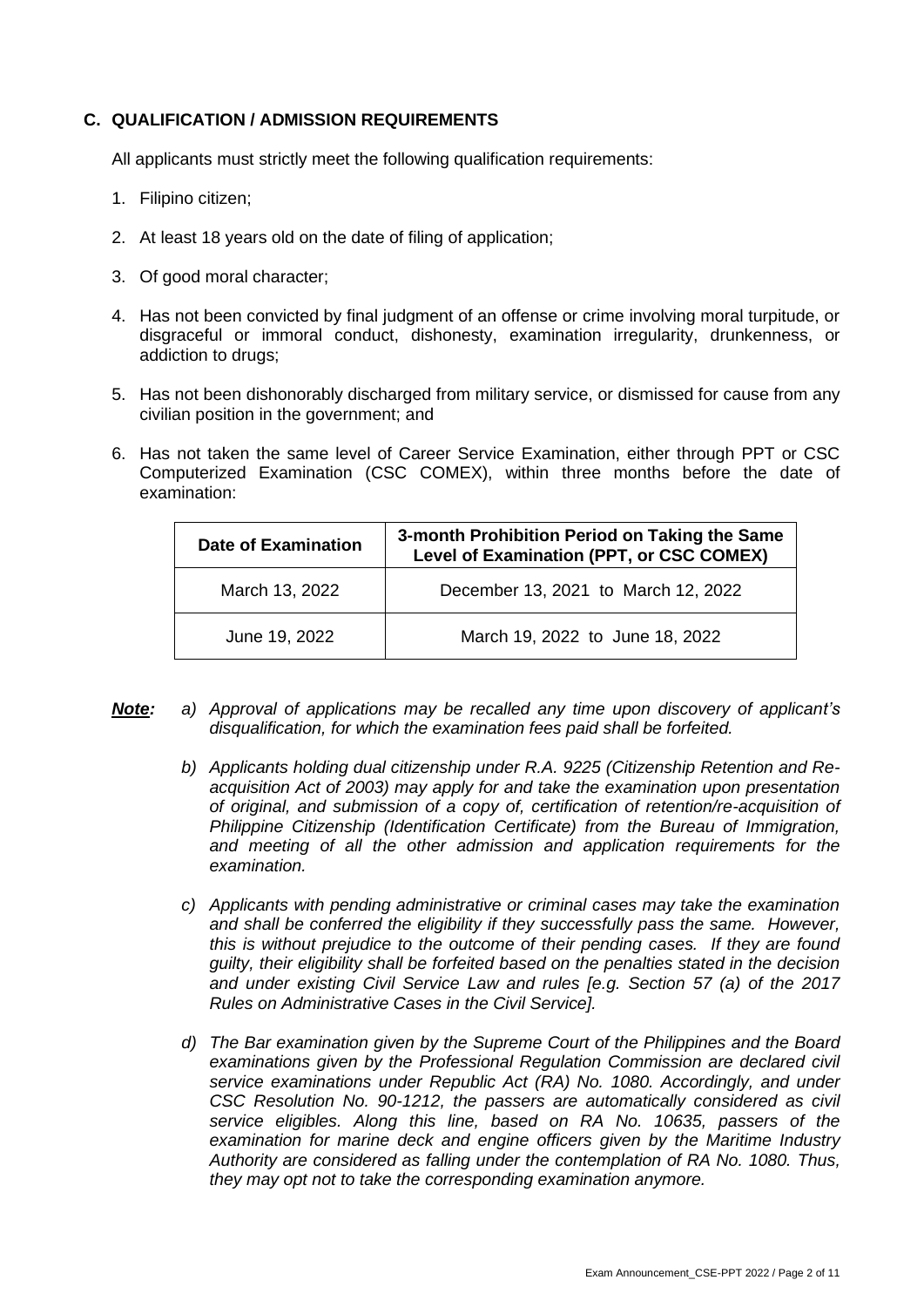*Also, the following individuals may opt not to take the corresponding examination anymore:* 

- *> Passers of Career Service Examination for Foreign Service Officer as the resulting Career Foreign Service Officer Eligibility is comparable to the Career Service Professional Eligibility*
- *> Grantees of the following eligibilities under special laws and CSC issuances, which are comparable to the Career Service Professional Eligibility:* 
	- *- Honor Graduate Eligibility under P.D. 907*
	- *- Scientific and Technological Specialist Eligibility under P.D. 997*
	- *- Sanggunian Member Eligibility (2nd Level) under RA No. 10156*
	- *- Foreign School Honor Graduate Eligibility under CSC Resolution No. 1302714*
	- *- Veteran Preference Rating Eligibility (Professional) under EO No. 132, s. 1948 and EO No. 790, s. 1982*
- *> Grantees of the following eligibilities under special laws and CSC issuances, which are comparable to the Career Service SubProfessional Eligibility:* 
	- *- Barangay Official Eligibility under RA No. 7160*
	- *- Barangay Health Worker Eligibility under RA No. 7883*
	- *- Barangay Nutrition Scholar Eligibility under P.D. 1569*
	- *- Sanggunian Member Eligibility (1st Level) under RA No. 10156*
	- *- Veteran Preference Rating Eligibility (SubProfessional) under EO No. 132, s. 1948 and EO No. 790, s. 1982*

## **D. APPLICATION REQUIREMENTS**

- 1. Fully accomplished **Application Form** (appropriate **CS Form No. 100**).
- 2. Four (4) pieces of identical **I.D. pictures** with specifications, as follows:
	- a. **Passport** size **(4.5 cm x 3.5 cm** *or* **1.8 inches x 1.4 inches)**
	- b. Colored, with **white background**
	- c. Taken **within three (3) months prior** to filing of application
	- d. Printed on **good quality photo paper** (i.e. photo does not peel off)
	- e. In **standard close-up shot** (from shoulder level up with the head and face occupying at least 80% of the picture and with the name tag positioned at approximately **1 inch** *or* **2.54 cm** below the chin)
	- f. In **bare face** (no eyeglasses; no colored contact lens; no headdress, no bandana, or any other accessories that may cover the facial features; facial features not computer enhanced)
	- g. Showing **left and right ears**
	- h. Taken in **full-face view** directly facing the camera
	- i. With **neutral facial expression**, and **both eyes open**
	- j. With **HANDWRITTEN** (not computer-generated) **name tag** legibly showing **SIGNATURE OVER PRINTED FULL NAME** which includes: **Given Name, Middle Initial (if any), Last Name, and Extension Name (if any)**



|  | $\int_{-1}^{1}$ Name tag approx. <u>1 inch or 2.54 cm</u><br>$\int_{-1}^{1}$ below the chin |  |
|--|---------------------------------------------------------------------------------------------|--|
|  |                                                                                             |  |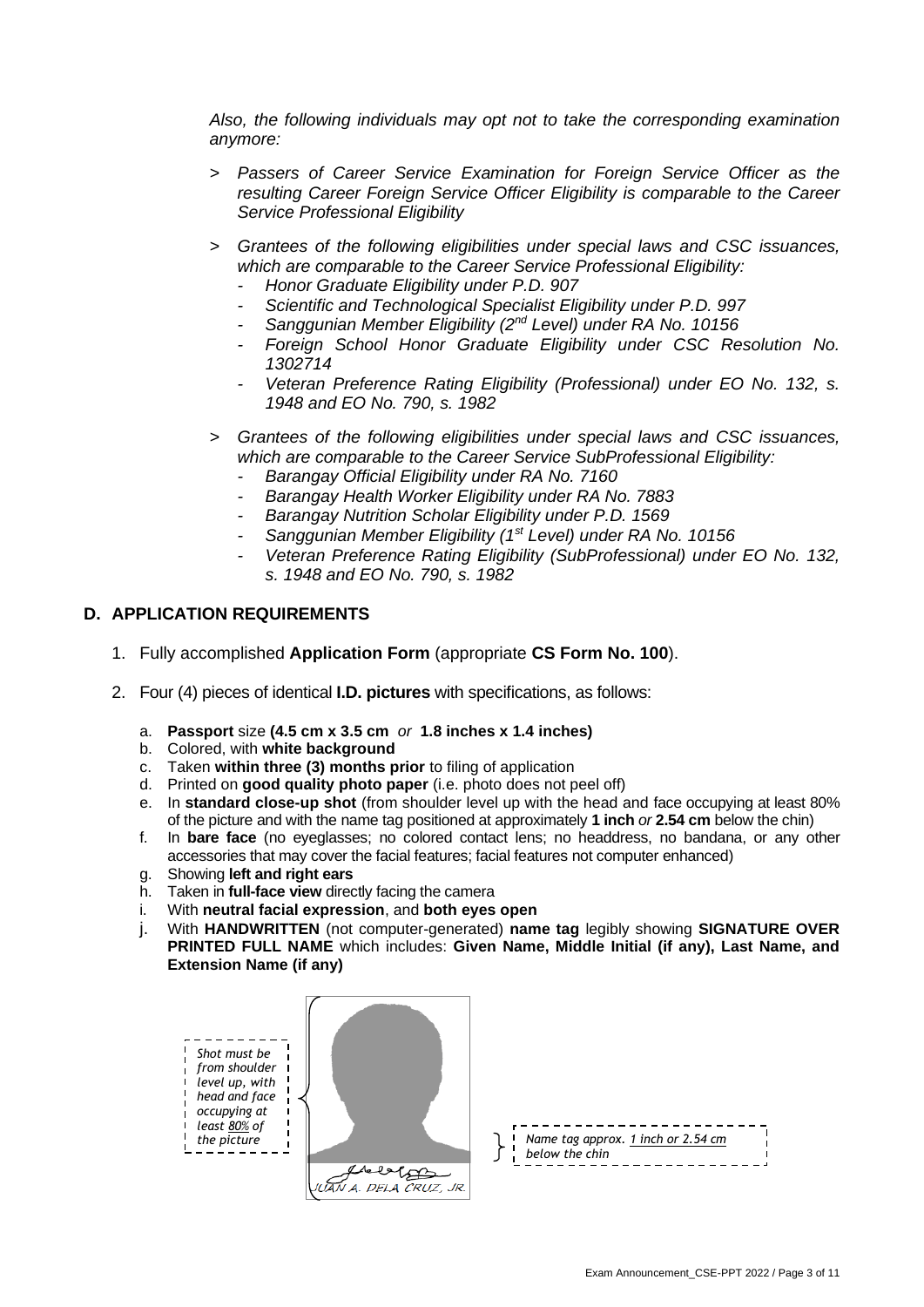- 3. Original and photocopy of any of the following list of accepted **I.D. card**s for civil service exam, which is preferably valid (not expired on date of filing of application):
	- a. Driver's License/Temporary Driver's License *(LTO O.R. must be presented together with old Driver's License; O.R. alone is not allowed)*/Student Driver's Permit;
	- b. Passport;
	- c. PRC License;
	- d. SSS I.D.;
	- e. GSIS I.D. (UMID);
	- f. Voter's I.D./Voter's Certification;
	- g. BIR/Taxpayer's I.D. *(ATM type/TIN card type with picture)*;
	- h. PhilHealth I.D. *(must have the bearer's name, clear picture, signature and PhilHealth number)*;
	- i. Company/Office I.D.;
	- j. School I.D.;
	- k. Police Clearance/Police Clearance Certificate (with picture);
	- l. Postal I.D.;
	- m. Barangay I.D.;
	- n. NBI Clearance;
	- o. Seaman's Book;
	- p. HDMF Transaction I.D.;
	- q. PWD I.D.;
	- r. Solo Parent I.D.;
	- s. Senior Citizen's I.D.; and
	- t. CSC Eligibility Card *(note: Implemented only beginning with the May 3, 2015 CSE-PPT)*.
	- *Note: 1. Based on related Philippine Statistics Authority (PSA) Advisory dated May 19, 2021, the Philippine Identification (PhilID) card issued by the PSA may be accepted as valid I.D. card for civil service exam.*
		- *2. All other I.D. cards not enumerated shall not be accepted.*
		- *3. As a last resort, expired I.D. card may be presented/submitted during filing of examination application, provided that, the expiry date of the I.D. card is within the preceding months of the year reckoning the date of filing of application.*
- 4. Duly accomplished **Certificate of Consent** (attached as *Annex A*)
- 5. **Examination fee** of Five Hundred Pesos (PhP500.00)

## **OTHER/ADDITIONAL REQUIREMENTS, as applicable:**

- a. Original and photocopy of **Vaccination Card** *(only if applicable)*.
	- *Note: The Vaccination Card as an additional documentary requirement mainly serves the purpose of segregating fully vaccinated from partially vaccinated and unvaccinated applicants. Accordingly, it is clarified that full vaccination is NOT a qualification requirement to apply for and take the exam, meaning, the partially vaccinated and the unvaccinated can also apply for and take the exam but subject to presentation of a "negative" RT-PCR/Antigen test result on exam day.*
- b. Original and photocopy of **Birth Certificate** issued by the Philippine Statistics Authority, or the Local Civil Registry *(only for applicants without date of birth in their I.D. card/s)*
- c. Original and photocopy of **Identification Certificate (IC)** issued by the Bureau of Immigration *(only for applicants holding dual citizenship under R.A. 9225; and applicants recognized as citizens of the Philippines under Sec 1, Article IV of the 1987 Philippine Constitution)*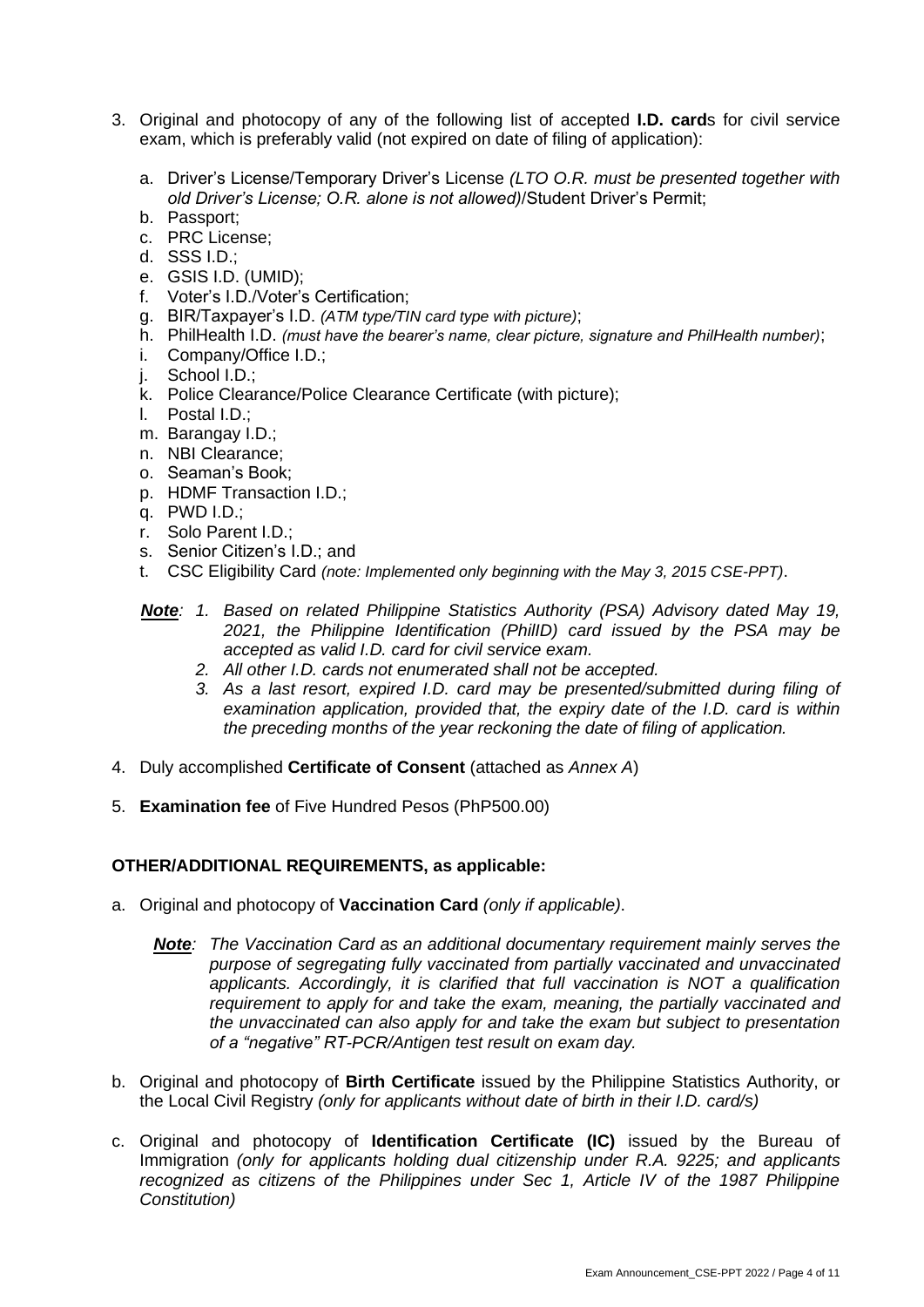## **E. WHERE TO GET APPLICATION FORM AND HOW TO FILE APPLICATION**

E.1 Where to Get Application Form

The application form (appropriate CS Form No. 100) is available at any CSC Regional/Field Office, or may be downloaded from the CSC website: [www.csc.gov.ph.](http://www.csc.gov.ph/) The application form may be printed/reproduced using legal size bond paper.

E.2 How to File/Mode of Filing Application

Applicants must communicate/coordinate with the CSC Regional Office (CSC RO), or with any of the CSC RO's Field Offices, where they intend to take the examination regarding the mode of filing application and the corresponding procedures. A complete directory of CSC Regional and Field Offices nationwide is available at the CSC website [www.csc.gov.ph](http://www.csc.gov.ph/) for reference.

#### **F. TRANSFER OF TESTING CENTER**

Requests for transfer of testing center shall be accommodated within the application period, or not later than five (5) working days after the deadline of filing of application. Strictly, no request for transfer of testing center shall be accepted beyond this period. Hence, applicants are advised to be circumspect and certain in determining the testing center where they intend to take the examination.

The applicant should submit a written request to the CSC Regional/Field Office where the application was filed, which shall be subject to evaluation by the CSC RO/FO concerned. The written request must indicate reason for the transfer of testing center and accompanied by supporting evidence, and a copy of the Application Receipt.

The written request shall be sent to the CSC Regional/Field Office concerned through e-mail, or through courier (e.g. LBC, Lala Move, Mr. Speedy, 2Go Express, Grab Express, JRS Express, DHL Express, J&T Express, etc.).

#### **G. EXAMINATION VENUE**

As applicable, examinees shall be informed of their places of examination (school assignment) through the **Online Notice of School Assignment (ONSA)**.

ONSA shall be available via the CSC website [www.csc.gov.ph](http://www.csc.gov.ph/) approximately two weeks before examination day. Examinees may opt to have a **print-out** of their Notice of School Assignment using ONSA for their personal reference, but, this is not mandatory and is not a requirement.

*Note: The CSC does not recognize and is not liable for any other postings on any other websites that are not affiliated with, or are engaged in the unauthorized use of the name of, the CSC.*

Examinees who cannot access the ONSA and/or still do not know their school assignment one week before examination day **should inquire directly with the CSC Regional/Field Office** concerned. A complete directory of CSC Regional/Field Offices nationwide is available at the CSC website.

*Note: Examinees are strongly advised, as feasible, to visit and conduct an ocular inspection of their assigned school/testing venue at least one day before the examination day to be familiar with the school location and its route/direction, the*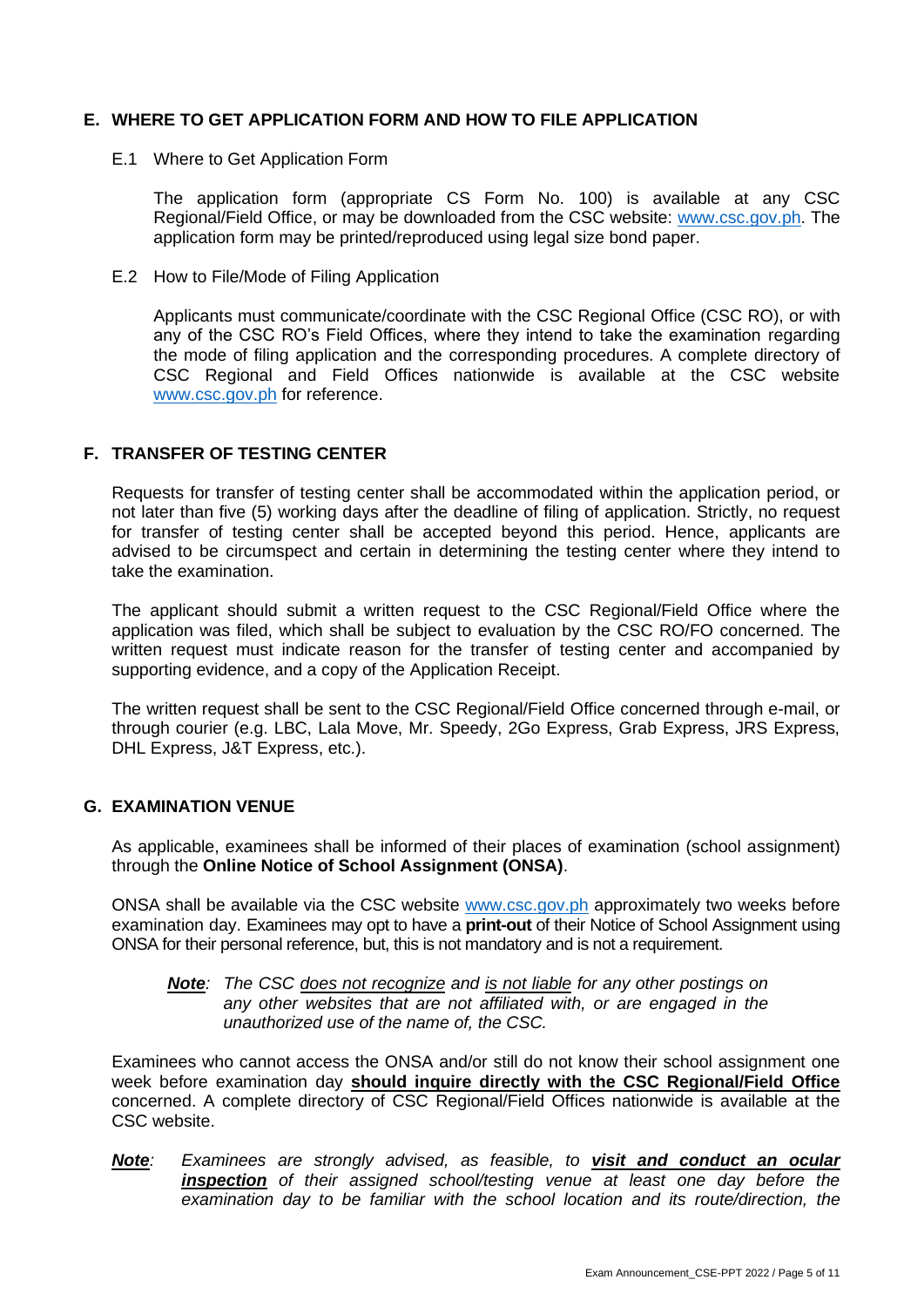*available means of public transport, and particularly the time and motion requirement of travelling from point of origin to the school/testing venue considering the traffic situation. DO NOT RELY OR LEAVE YOUR FATE TO THE WORKINGS OF WAZE OR ANY OTHER GPS NAVIGATION/ROUTE/DIRECTION APP ON EXAMINATION DAY.*

## **H. EXAMINEE'S GUIDE / AUDIO-VISUAL PRESENTATION (AVP)**

The conduct of briefing/orientation for examinees on exam day shall be temporarily lifted in observance of COVID-19 health protocols.

In its place, an Examinee's Guide/AVP shall be sent via e-mail to examinees concerned approximately 1 to 2 days before exam day. It shall contain comprehensive information on the conduct of the examination to include guidelines and procedures to be observed before exam day, on exam day, after exam day, and other concerns including the health and safety protocols.

The Examinee's Guide/AVP shall serve as the orientation/briefing material of examinees regarding the conduct of the examination. As such, it shall be the responsibility of the examinees to access, read/watch thoroughly, and fully understand the Examinee's Guide/AVP.

## **I. HEALTH DECLARATION FORM**

As part of the health protocols in light of the COVID-19 situation, examinees shall be required to accomplish and submit a Health Declaration Form (attached as *Annex B*).

Examinees shall, as feasible, pre-accomplish not earlier than one (1) day prior to exam day, the Health Declaration Form (to be posted on the CSC website [www.csc.gov.ph](http://www.csc.gov.ph/) for downloading and printing), but with temperature reading to be written only upon going through thermal scanning at the school/testing venue main entrance on exam day.

## **J. EXAMINATION DAY**

This part only includes the Important Reminders, and the Things to Bring on exam day. The comprehensive information on the conduct of the exam shall be contained in an Examinee's Guide as mentioned under Item H of this Announcement.

#### **IMPORTANT REMINDERS:**

- ➢ **NO FACE MASK and NO FACE SHIELD, NO ENTRY TO TESTING VENUE and NO EXAM**
- ➢ **NO I.D. CARD/DOCUMENT, NO EXAM**
- ➢ **Examinees who are unable to present either a Vaccination Card, or a "Negative" RT-PCR/Saliva/Antigen Test Result shall NOT be allowed to enter the testing venue and to take the exam.**
- ➢ Be at the testing venue not later than **6:30 a.m.**
- ➢ **Wearing face masks** and **face shields**, and **practicing physical distancing** shall be **observed at all times**, unless otherwise allowed.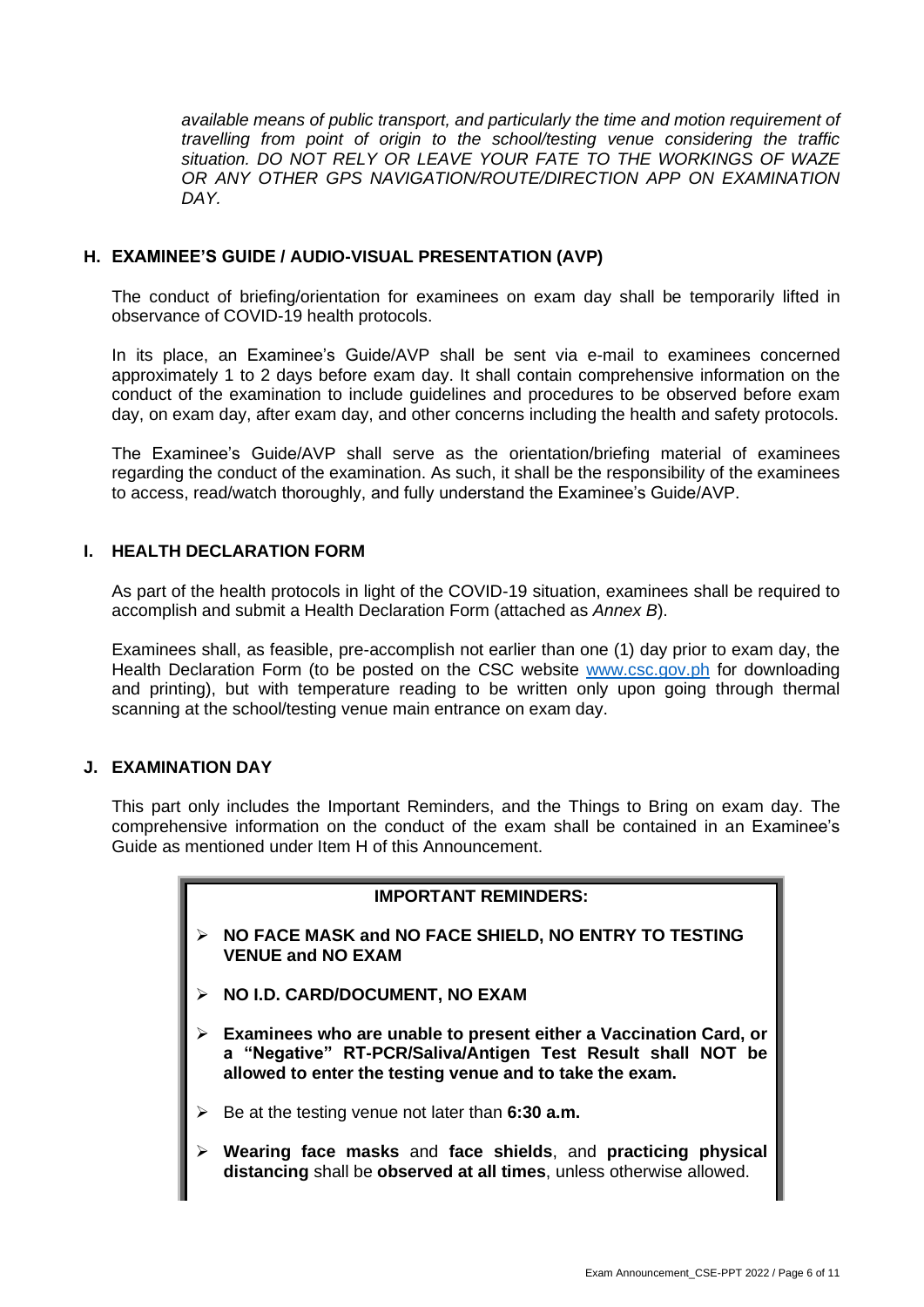➢ **Wear proper attire** on examination day, preferably **plain white shirt/tops**. Examinees wearing SLEEVELESS SHIRT/BLOUSE, SHORTS/SHORT PANTS, TOKONG PANTS, RIPPED JEANS, and SLIPPERS will not be ALLOWED to enter the exam venue.

Male and female examinees' long hair must be tied.

- **Bringing of cellular phones**, including smart phones/watches and pens/eyeglasses with built-in camera, calculators, wristwatches with calculator, books and other forms of printed materials, and any other gadgets/electronic devices including those that may facilitate video/audio recording of any test material/form, or part/portion/phase of the conduct of the exam, and all other similar items, **IN EXAMINEE'S SEAT IS NOT ALLOWED**. Prior to occupying the assigned seat, examinees shall be required to deposit said items and all other personal belongings in the designated area. Examinees are encouraged to use **transparent bag**.
- ➢ **Use of any aid in answering the test** (such as calculators; books, dictionaries and other forms of printed materials; watch calculators; cellular phones, smart phones/watches, tablets and any other gadgets; and all other similar materials/items) **is NOT allowed**.
- ➢ **Bringing** of the **test booklet outside** of the **testing room/venue** is **strictly prohibited**. The examination, or test results, of those found violating this rule shall be cancelled.

The **CSC neither holds any review class nor publishes or distributes any review material** for any civil service examination. Further, the **CSC does not accredit and has not accredited any individual, group, or review center** for the purpose of producing/publishing and/or distributing/marketing/selling any review material, and of offering and holding review sessions/classes to prospective civil service examinees. Availing of any such product/service shall be one's personal option and accountability.

## **THINGS TO BRING**:

Examinees are strongly advised to bring ONLY the following items on examination day:

1. **I.D. CARD** – preferably the same I.D. card presented during filing of application. If the I.D. card to be presented for admission is different from the I.D. card presented during filing of application, the examinee must present any of the other accepted I.D. cards for civil service exam (refer to attached list of accepted I.D. cards/documents for civil service exam), which is preferably valid (not expired) on exam day.

*Note: - Photocopy only of I.D. card, or cellphone photo of I.D., shall not be accepted.*

- *- All other I.D. cards not included in the list of accepted I.D. cards/documents for civil service exam shall not be accepted.*
- *- As a last resort, expired I.D. card may be presented for admission on examination day, provided that, the expiry date of the I.D. card is within the preceding months of the year reckoning the date of examination*

If I.D. card has no date of birth, examinees should also bring original of Birth Certificate issued by the Philippine Statistics Authority, or the Local Civil Registry.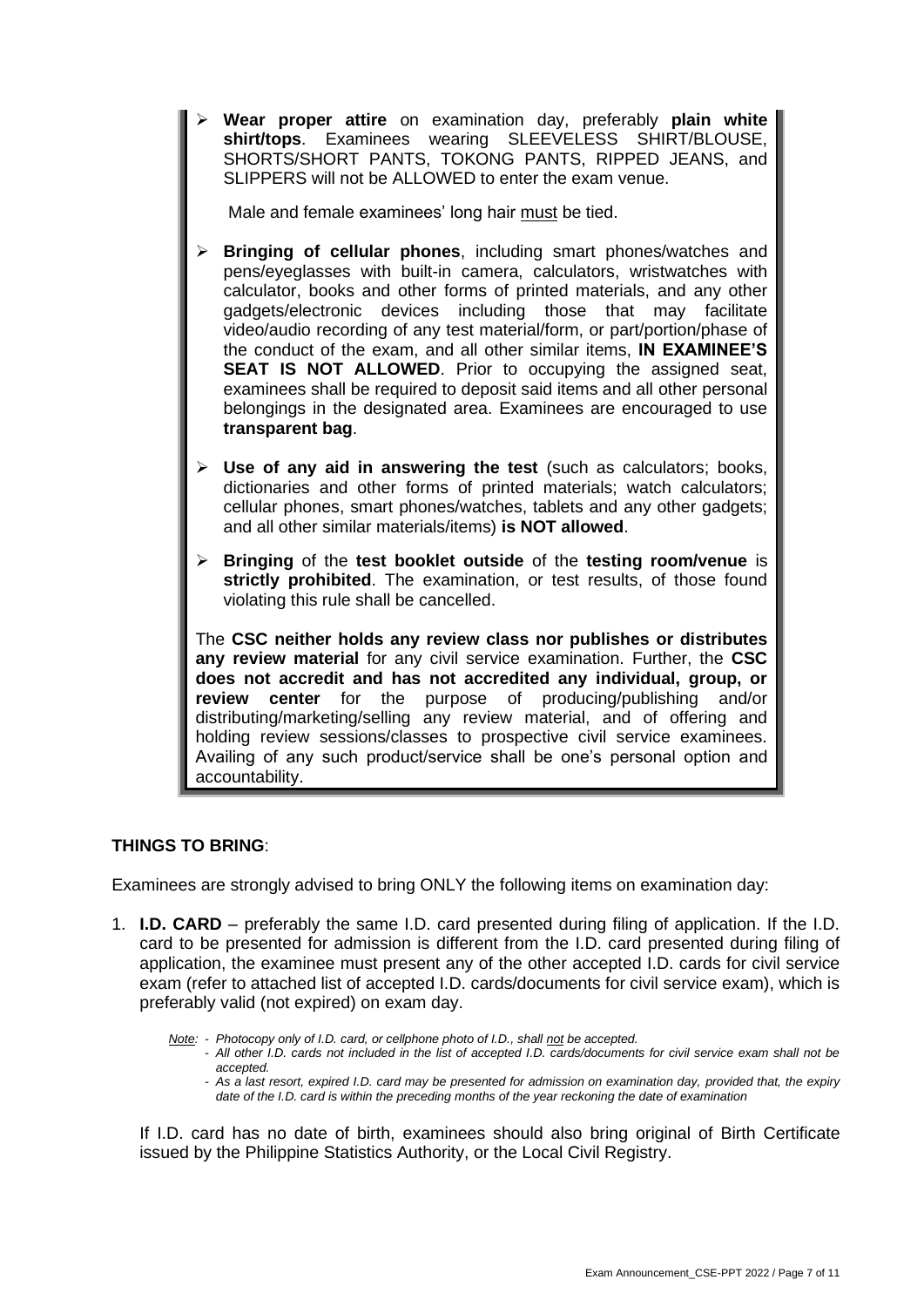2. **HEALTH DECLARATION FORM** (pre-accomplished not earlier than one day or within 24 hours prior to exam day)

Examinees are requested to leave the temperature reading blank. The temperature of the examinee will be supplied upon going through thermal scanning at the school/testing venue main entrance on exam day.

- 3. **VACCINATION CARD** *(for the fully vaccinated)*
- 4. **"NEGATIVE" RT-PCR/SALIVA/ANTIGEN TEST RESULT** *(for the partially vaccinated, and the unvaccinated)*
- 5. **CERTIFICATE OF CONSENT** *(only if not submitted during filing of application)*
- 6. **BLACK BALL PEN/s** (*Note: Examinees must bring their own ball pen/s. Strictly, no borrowing of ball pen/s shall be allowed to prevent cross-contamination.*)
- 7. **PERSONAL ALCOHOL/HAND SANITIZER** (not more than 100 ml in size)

Also, examinees may opt to bring water in clear/transparent container, and/or candies/biscuits, which shall be inspected by the Room Examiner/Proctor. However, drinking may only be done outside the testing room, one at a time, and only upon the approval of the Room Examiner. Hence, water containers should be placed inside examinees' bag and brought out only when drinking.

#### **K. SCOPE OF EXAMINATION AND OTHER INFORMATION**

#### **1. Scope of Examination**

| <b>Professional Level</b>                                                                                                                                                                                            | <b>SubProfessional Level</b>                                                                                                                                                                  |  |
|----------------------------------------------------------------------------------------------------------------------------------------------------------------------------------------------------------------------|-----------------------------------------------------------------------------------------------------------------------------------------------------------------------------------------------|--|
| In English and Filipino:                                                                                                                                                                                             |                                                                                                                                                                                               |  |
| • Numerical Ability<br>> basic operations<br>> word problems<br>• Analytical Ability<br>> word association<br>> identifying assumptions and<br>conclusions<br>$>$ logic<br>> data interpretation<br>• Verbal Ability | In English and Filipino:<br>• Numerical Ability<br>> basic operations<br>> word problems<br>• Clerical Ability<br>$>$ filing<br>> spelling<br>• Verbal Ability<br>> grammar and correct usage |  |
| > grammar and correct usage<br>> vocabulary<br>> paragraph organization<br>> reading comprehension                                                                                                                   | > vocabulary<br>> paragraph organization<br>> reading comprehension                                                                                                                           |  |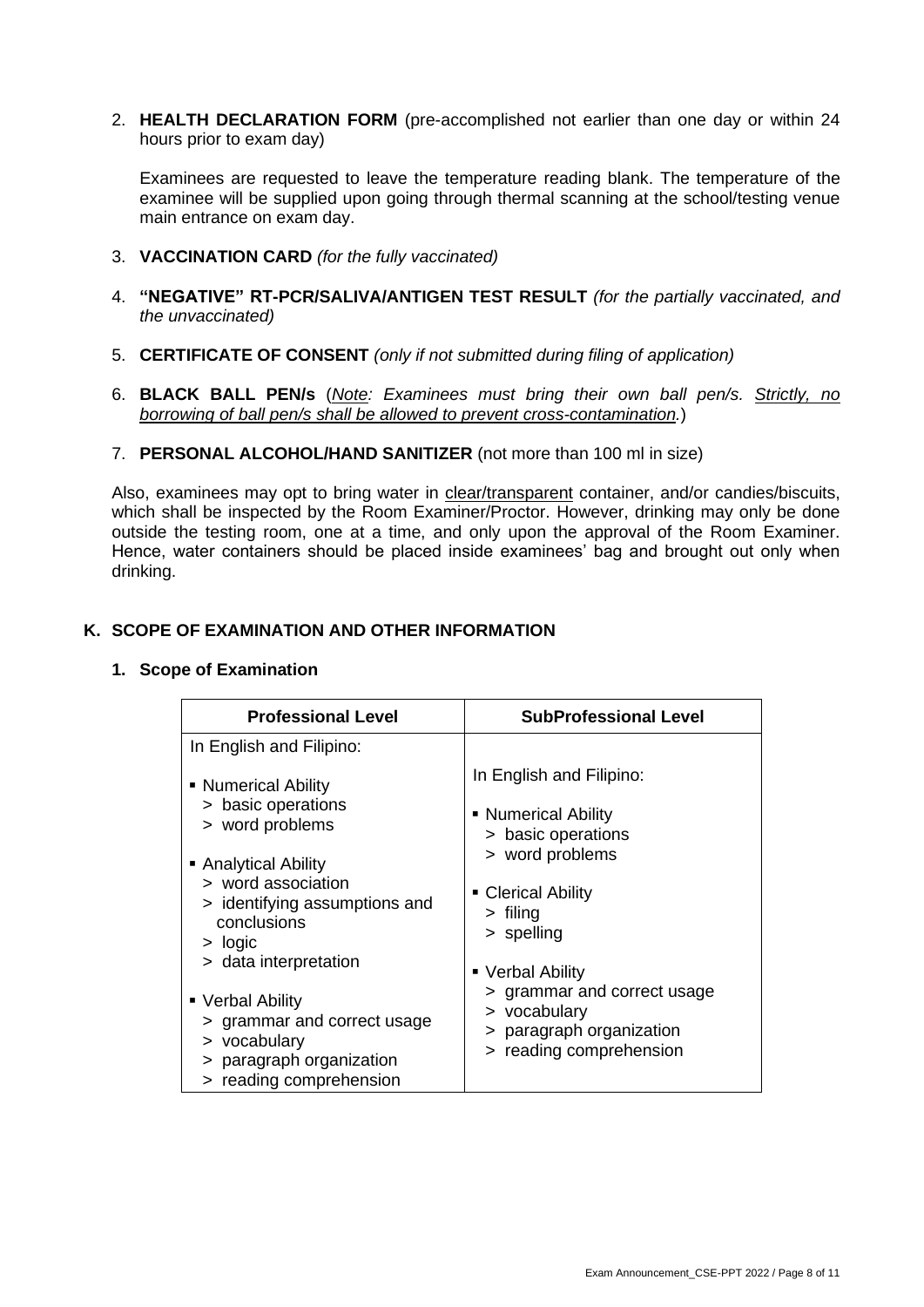| <b>Professional Level</b>                                                                                  | <b>SubProfessional Level</b> |  |
|------------------------------------------------------------------------------------------------------------|------------------------------|--|
| General information items on the following:<br>♦ Philippine Constitution;                                  |                              |  |
| ♦ Code of Conduct and Ethical Standards for Public Officials and<br>Employees $(R.A. 6713)$ ;              |                              |  |
| ♦ Peace and Human Rights Issues and Concepts; and<br>a Escalazzazione Messo spesso del controle del settem |                              |  |

Environment Management and Protection

## **2. Other Information**

| <b>Reference</b>                                                              |                    | <b>Professional Level</b>                                           | <b>SubProfessional Level</b> |
|-------------------------------------------------------------------------------|--------------------|---------------------------------------------------------------------|------------------------------|
|                                                                               | <b>Test Proper</b> | 150                                                                 | 145                          |
| No. of Test Items                                                             | EDQ*               | 20                                                                  | 20                           |
|                                                                               | Total              | 170                                                                 | 165                          |
| <b>Time Limit</b>                                                             |                    | 3 hours, 10 minutes                                                 | 2 hours, 40 minutes          |
| <b>Test Proper</b>                                                            |                    | 8 a.m. to 11:10 a.m.                                                | 8 a.m. to 10:40 a.m.         |
| Time Required for Pre and Post<br><b>Examination Activities/Documentation</b> |                    | Approximately one hour before and one hour after the<br>test proper |                              |

\*Examinee Descriptive Questionnaire, pertaining to personal data of examinees

## **L. PASSING GRADE**

To pass the test, an examinee should get a general rating of **at least 80.00**.

## **M. RELEASE OF TEST RESULTS**

The List of Passers shall be uploaded/posted on the CSC website [www.csc.gov.ph](http://www.csc.gov.ph/) within 60 days after the examination.

*Note: Only the List of Passers posted on the CSC website is official. The CSC does not recognize and is not liable for any other postings on any other websites that are not affiliated with, or are engaged in the unauthorized use of the name of, the CSC.*

Examinees can generate their examination rating through OCSERGS or Online Civil Service Examination Result Generation System which can also be accessed through the CSC website. Generation of examination rating through OCSERGS shall be available approximately 15 days after the ceiling date of posting of the List of Passers, or as indicated in the corresponding issuance/advisory.

## **N. ISSUANCE OF CERTIFICATE, OR CERTIFICATION, OR ELIGIBILITY CARD TO PASSERS**

As feasible, a Post Examination Advisory shall be released, and posted on the CSC website, containing guidelines, procedures, requirements, schedule, and other information on the issuance of Certificate of Eligibility, or Certification of Eligibility, or Civil Service Eligibility Card, to examination passers.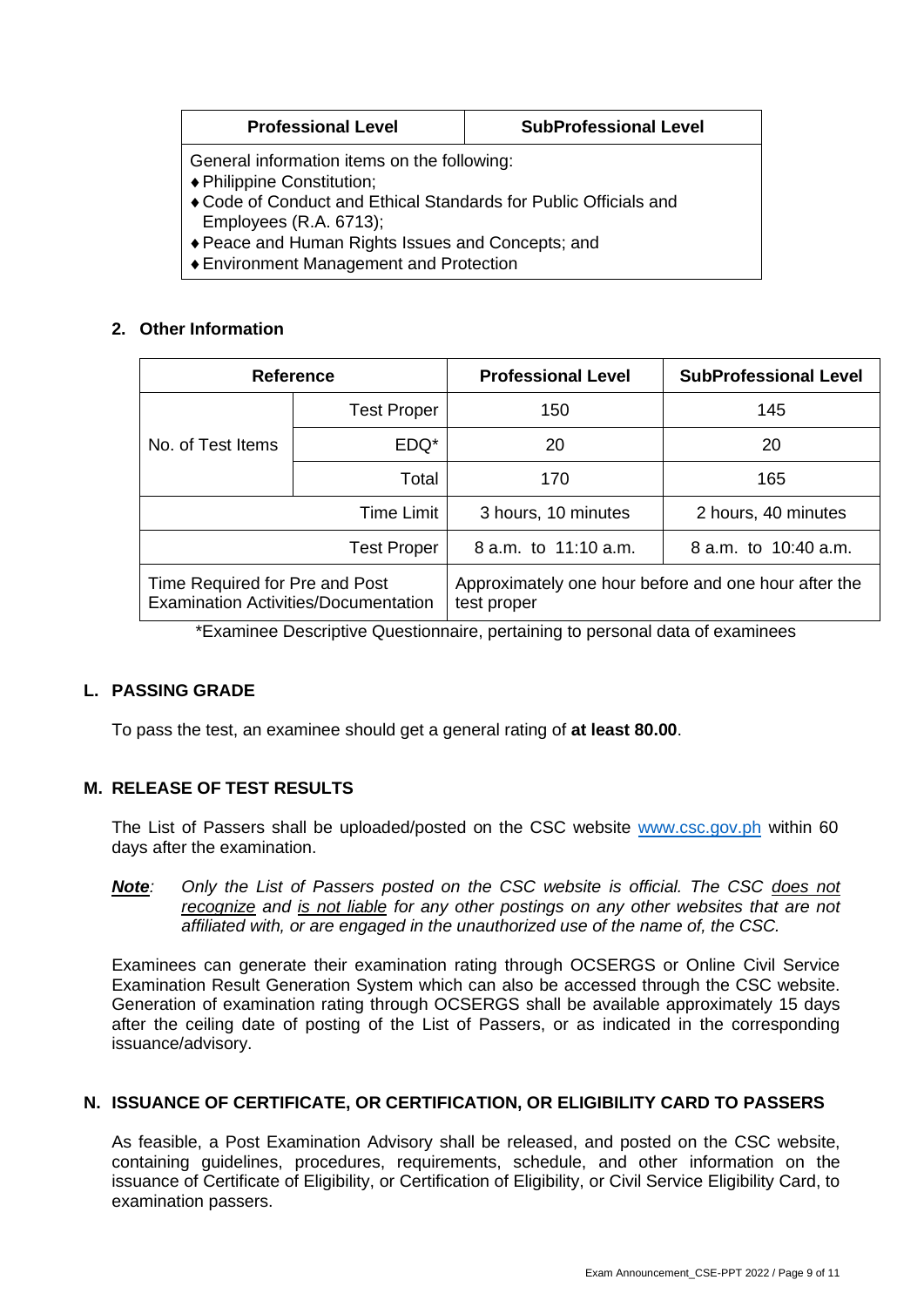#### **O. RESULTING CIVIL SERVICE ELIGIBILITY**

The civil service eligibility resulting from passing the CSE (Professional) shall be called **Career Service Professional Eligibility**. It is a second level eligibility appropriate for first level (clerical) positions, and second level (technical) positions in the government that do not involve practice of profession and are not covered by special/other laws.

The civil service eligibility resulting from passing the CSE (SubProfessional) shall be called **Career Service SubProfessional Eligibility**. It is a first level eligibility appropriate only for first level (clerical) positions in the government that do not involve practice of profession and are not covered by special/other laws.

#### **P. EXAMINATION ADVISORY**

#### **1. Pre-Examination**

The CSC shall issue an Examination Advisory one to two weeks before the examination day, which shall carry details on the following areas for the information of the examinees:

- $\downarrow$  Important reminders
- $\overline{\phantom{a}}$  School assignment / testing venue
- $\ddot{\bullet}$  Things to bring
- $\overline{\phantom{a}}$  Scope of examination and other information
- $\leftarrow$  Other reminders
- UPDATES / DEVELOPMENTS regarding the examination, and/or the above ۰. mentioned areas

#### **2. Post Examination**

Similarly, an Examination Advisory shall be issued to inform the examinees on the release of examination results. As such, the post examination advisory shall provide details on areas, as follows:

- Individual examination result/rating through OCSERGS
- Issuance and claiming of certificate of eligibility, or certification of eligibility, or eligibility card for passers

Both the pre-examination advisory and the post examination advisory shall be posted on the main CSC website [www.csc.gov.ph,](http://www.csc.gov.ph/) official CSC Facebook page, and other official CSC communication platforms, including individual websites of the CSC Regional/Field Offices, as applicable.

## **D A T A P R I V A C Y N O T I C E**

*The information solicited from, and provided by, the applicants of civil service examinations mainly through CS Form No. 100 (Application for Civil Service Examination) shall be handled and used particularly for examination related processing as well as for policy development/review, research, and study purposes, according to appropriate provisions of RA No. 10173 or the Data Privacy Act of 2012. Moreover, the information especially those of civil service examination passers may be shared with or indorsed to government agencies essentially for recruitment/employment purposes.*